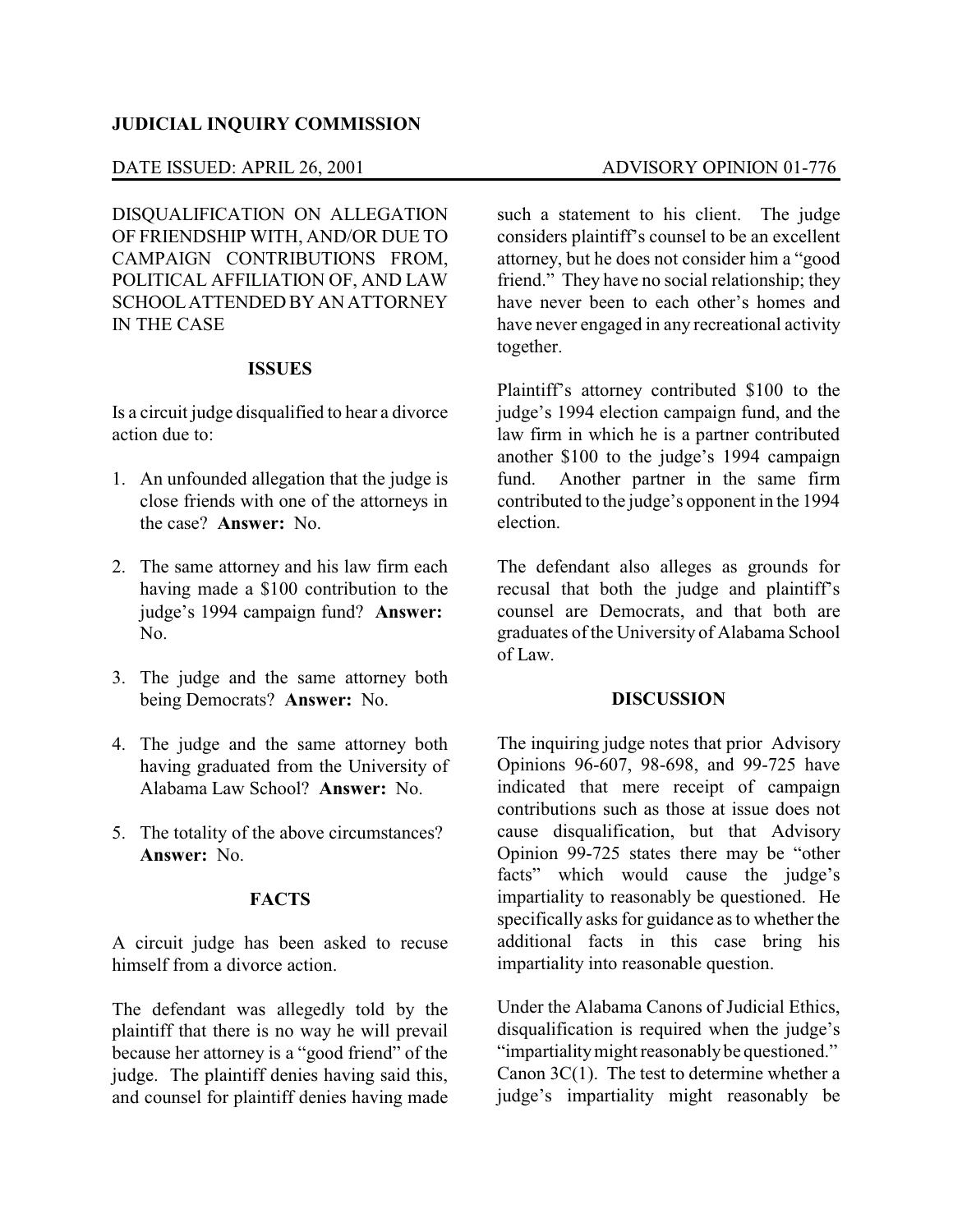questioned is "would a person of ordinary prudence in the judge's position knowing all of the facts known to the judge find that there is a reasonable basis for questioning the judge's impartiality?" *In re Sheffield*, 465 So. 2d 350, 356 (Ala. 1984).

Consistent with its prior opinions on the subject, the Commission finds that the campaign contributions at issue do not present a reasonable basis to question the judge's impartiality. Likewise, a judge's impartiality cannot be reasonably questioned merely because the judge and an attorney in the case belong to the same political party.

As the Commission has previously observed, judges necessarily will have associations and even friendships with attorneys and parties coming before their courts, and a judge is not disqualified for such ordinary relationships with fellow citizens. Whether or not a judge is disqualified based on friendship depends on how personal the relationship is between the judge and the person connected to the lawsuit. Advisory Opinions 95-541, 99-722, 99-729, and 00-752. *See also*, J. Shaman, S. Lubet, J. Alfini, *Judicial Conduct and Ethics*, § 4.15 at 137 (3rd ed. 2000); and *Ex parte Hill*, 508 So.2d 269, 272 (Ala. Civ. App. 1987). The type of close personal friendship that would require disqualification under Canon 3C(1) is not present in this case. *Compare*, *Bryars v. Bryars*, 485 So. 2d 1187 (Ala. Civ. App. 1986). "The fact that one of the parties before the court is known to and thought well of by the judge is not sufficient to show bias. *Duncan v. Sherrill*, 341 So. 2d 946 (Ala. 1977)." *Murphy v. State*, 455 So. 2d 924, 929 (Ala. Cr. App. 1984).

The statement allegedly made by the plaintiff concerning friendship between the judge and

an attorney in the case amounts to an accusation that the judge will act in a biased fashion. Thus, the Commission finds it appropriate to also observe that it has long held that a judge is not disqualified on the basis of accusations by litigants or their attorneys unless 1) the judge develops a personal bias or prejudice concerning a party as a result, or 2) special circumstances exist such that the making of the particular complaint actually causes the judge's impartiality to be reasonably questionable. *See* Advisory Opinion 00-761 and prior opinions cited therein. As the Commission commented in AdvisoryOpinion 85-235, "[I]t is difficult to imagine an independent judiciary governed merely by . . . unfounded accusations." The accusation made in the present case does not itself create a reasonable question as to the judge's impartiality. Thus, the Commission is of the opinion that the judge is not disqualified unless he has actually been influenced and has developed a personal bias or prejudice concerning a party.

The Commission also is of the opinion that a judge's impartiality may not reasonably be questioned on the ground that he and an attorney in the case both attended the same law school. *See*, Advisory Opinion 96-613 (the judge and a party both attended the Air Force Academy); and Advisory Opinion 95- 541 (the judge and a party attend the same Sunday school class).

Finally, upon consideration of the totality of the circumstances in this case, the Commission finds no reasonable question as to the judge's impartiality. Thus, the Commission concludes that, unless the judge has developed a personal bias or prejudice, the canons do not require his disqualification.